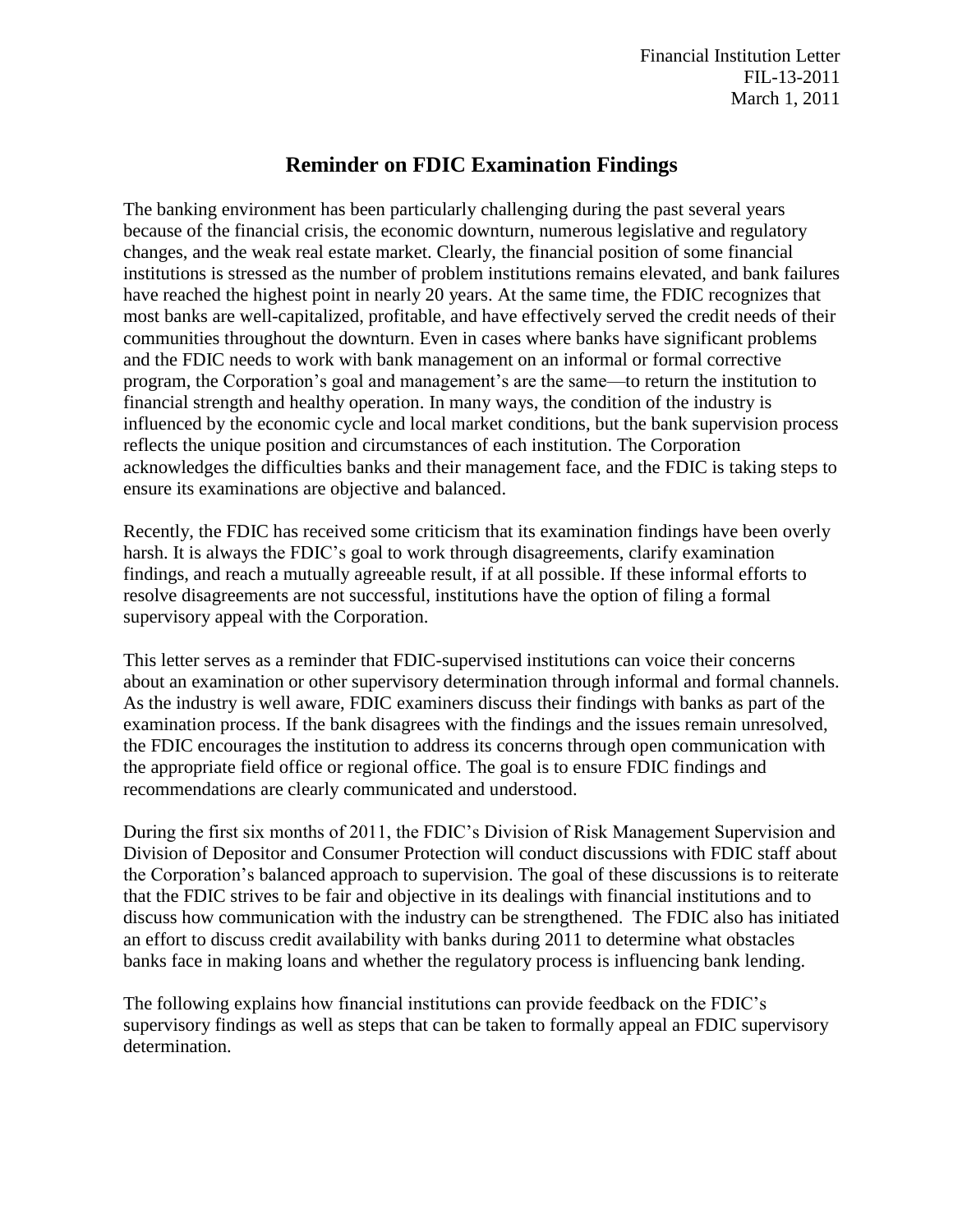### **Providing Feedback and Expressing Concerns about FDIC Supervisory Findings**

The FDIC encourages financial institutions to provide feedback on field examinations, Reports of Examination, and other supervisory processes. The FDIC relies on dialog with the banking industry to ensure the Corporation's supervisory programs are effective, reduce unnecessary burden, and promote a balanced, equitable approach. When examination reports are transmitted to state nonmember institutions, the FDIC encourages banks to complete a post-examination survey. This multi-question survey provides banks an opportunity to articulate concerns about the examination process and present ideas on improving FDIC programs. The survey provides valuable information to improve the quality and efficiency of the examination process. The FDIC has found that maintaining an open, cooperative relationship with FDIC-supervised institutions through its field and regional offices helps facilitate meaningful communication. This discourse fosters an effective flow of information between the regulator and the financial institution and helps ensure regulatory findings and recommendations are well understood.

Institutions with concerns about examination findings, assigned ratings, or other supervisory determinations reached by the FDIC often find that the most effective method for understanding the FDIC's conclusions is to discuss the matter with the examiner-in-charge or contact the appropriate field or regional office. Banks can informally contact FDIC offices by telephone or email, or request a meeting in-person. Institutions also can express concerns as part of their examination response letter or other correspondence. If an institution is unable to resolve its concerns with the regional office or believes that its regional office is not carrying out FDIC policies in the manner intended by the Chairman or Division management, it is encouraged to contact the appropriate Division Director for an informal review.

The Office of the Director, Division of Risk Management Supervision, may be contacted by mail to Office of the Director, Division of Risk Management Supervision, Federal Deposit Insurance Corporation, 550  $17<sup>th</sup>$  Street, NW, Washington, DC, 20429; by email to [DirectorRMS@fdic.gov;](mailto:DirectorRMS@fdic.gov) or by phone to Larry Paul, Special Assistant to the Director, at (202) 898-3970.

The Office of the Director, Division of Depositor and Consumer Protection, may be contacted by mail to Office of the Director, Division of Depositor and Consumer Protection, Federal Deposit Insurance Corporation, 550  $17<sup>th</sup>$  Street, NW, Washington, DC, 20429; by email to [DirectorDCP@fdic.gov;](mailto:DirectorDCP@fdic.gov) or by phone to David Lafleur, Special Assistant to the Director at (202) 898-6569.

The Corporation has found that most follow-up discussions are successful in clarifying examination findings or other supervisory determinations. However, if an institution believes the informal means of expressing their disagreement with an examination are not sufficient, a formal request for review of a material supervisory determination may be filed.

#### **The FDIC's Formal Appeals Process for Supervisory Determinations**

The FDIC provides institutions with a formal appeals process to address disagreements over material supervisory determinations. This process is independent of the examination function and free of retribution or other retaliation. The appeals process was most recently revised on April 13, 2010, when the FDIC Board of Directors adopted *Amendments to the Guidelines for Appeals of Material Supervisory Determinations and to the Guidelines for Appeals of Deposit Insurance Assessment Determinations* (the Guidelines). The Guidelines and instructions for filing an appeal can be found on the FDIC's Web site at

[http://www.fdic.gov/regulations/laws/sarc/.](http://www.fdic.gov/regulations/laws/sarc/) Under the Guidelines, a financial institution may file a request for review of a material supervisory determination with the Director of the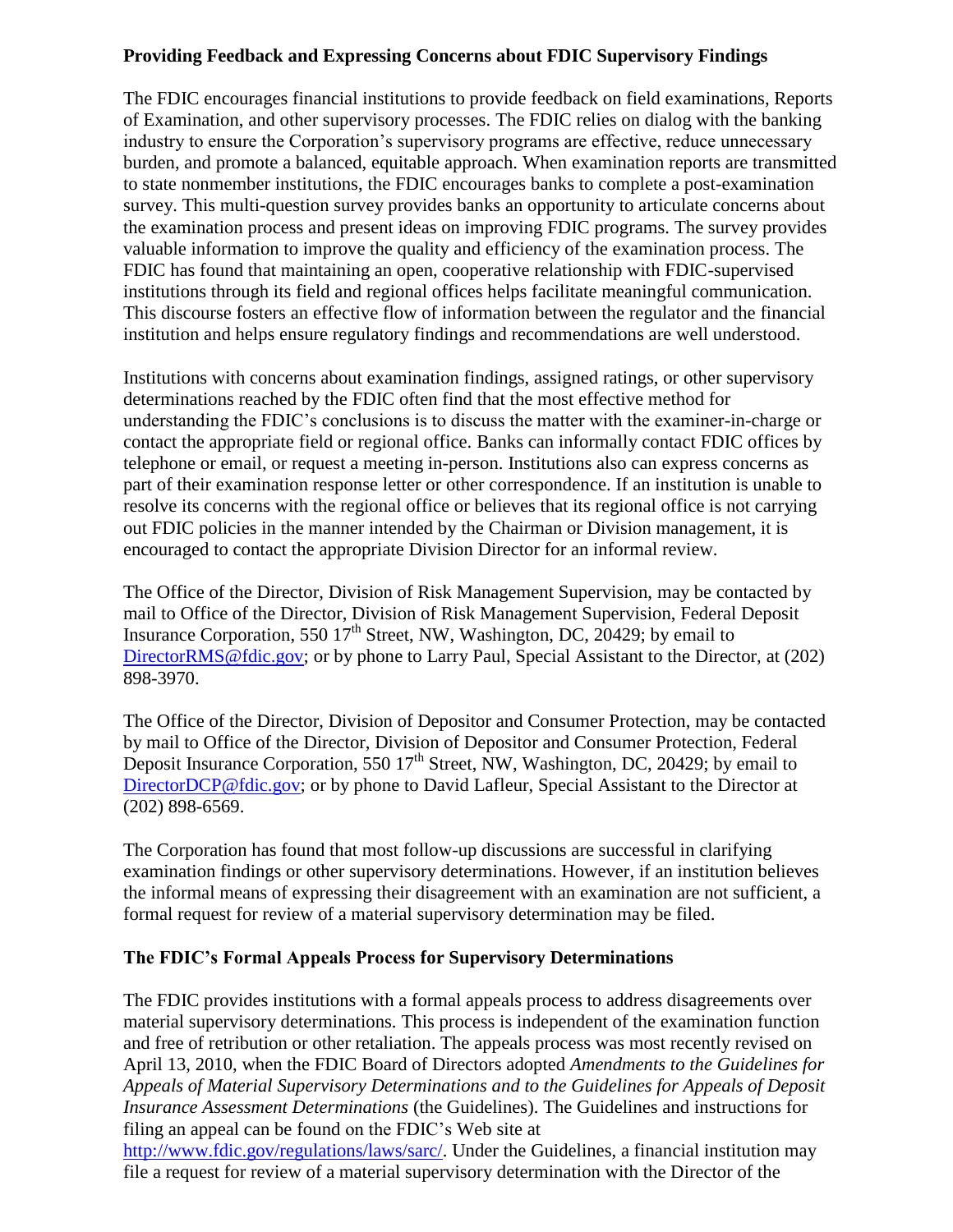Division of Risk Management Supervision **within 60 calendar days** after the institution receives a Report of Examination or other document containing a material supervisory determination. The Director issues a written determination, including the grounds for that determination, within 45 days of receipt of the request. If the institution is not satisfied with the results of this review, it can appeal the Director's decision to the FDIC's Supervision Appeals Review Committee within 30 calendar days from the date of the Director's determination.

Material supervisory determinations can include, but are not limited to:

- CAMELS ratings under the Uniform Financial Institutions Rating System
- CRA ratings under the Revised Uniform Interagency Community Reinvestment Act Assessment Rating System
- Consumer compliance ratings under the Uniform Interagency Consumer Compliance Rating System
- Determinations relating to the adequacy of loan loss reserve provisions  $\bullet$
- Classifications of loans and other assets in dispute the amount of which, individually or in the aggregate, exceeds 10 percent of an institution's total capital
- $\bullet$ Determinations relating to violations of a statute or regulation, unless specifically excluded as the determination is the basis for a formal enforcement action or referral that may affect the capital, earnings, or operations of an institution, or otherwise affect supervisory oversight accorded an institution
- Any other supervisory determination (unless otherwise not eligible for appeal or specifically excluded as the determination is the basis for a formal enforcement action or referral) that may affect the capital, earnings, operations, or prompt corrective actions, or otherwise affect the supervisory oversight accorded an institution.

Material supervisory determinations do not include:

- Decisions to take prompt corrective action pursuant to Section 38 of the FDI Act
- Formal enforcement-related actions and decisions
- Decisions to initiate informal enforcement actions (such as a memorandum of understanding).

Institutions should refer to the Web site above for a list of all determinations that may be appealed.

# **Prohibition Against Retaliation**

The FDIC has an experienced examination workforce and is proud of its professionalism and dedication. FDIC policy prohibits any retaliation, abuse, or retribution by an agency examiner or any FDIC personnel against an institution. Such behavior against an institution that appeals a material supervisory determination constitutes unprofessional conduct and will subject the examiner or other personnel to appropriate disciplinary or remedial action. Institutions that believe they have been retaliated against are encouraged to contact the Regional Director for the appropriate FDIC region and the Director of the appropriate division. For safety and soundness issues, contact the Director, Division of Risk Management Supervision, and for compliance or Community Reinvestment Act issues, contact the Director, Division of Depositor and Consumer Protection. Any institution that believes or has any evidence that it has been subject to retaliation may file a complaint with the Director, Office of the Ombudsman, Federal Deposit Insurance Corporation, 550 17th Street, NW, Washington, DC, 20429, explaining the circumstances and the basis for such belief or evidence and requesting that the complaint be investigated and appropriate disciplinary or remedial action taken. The